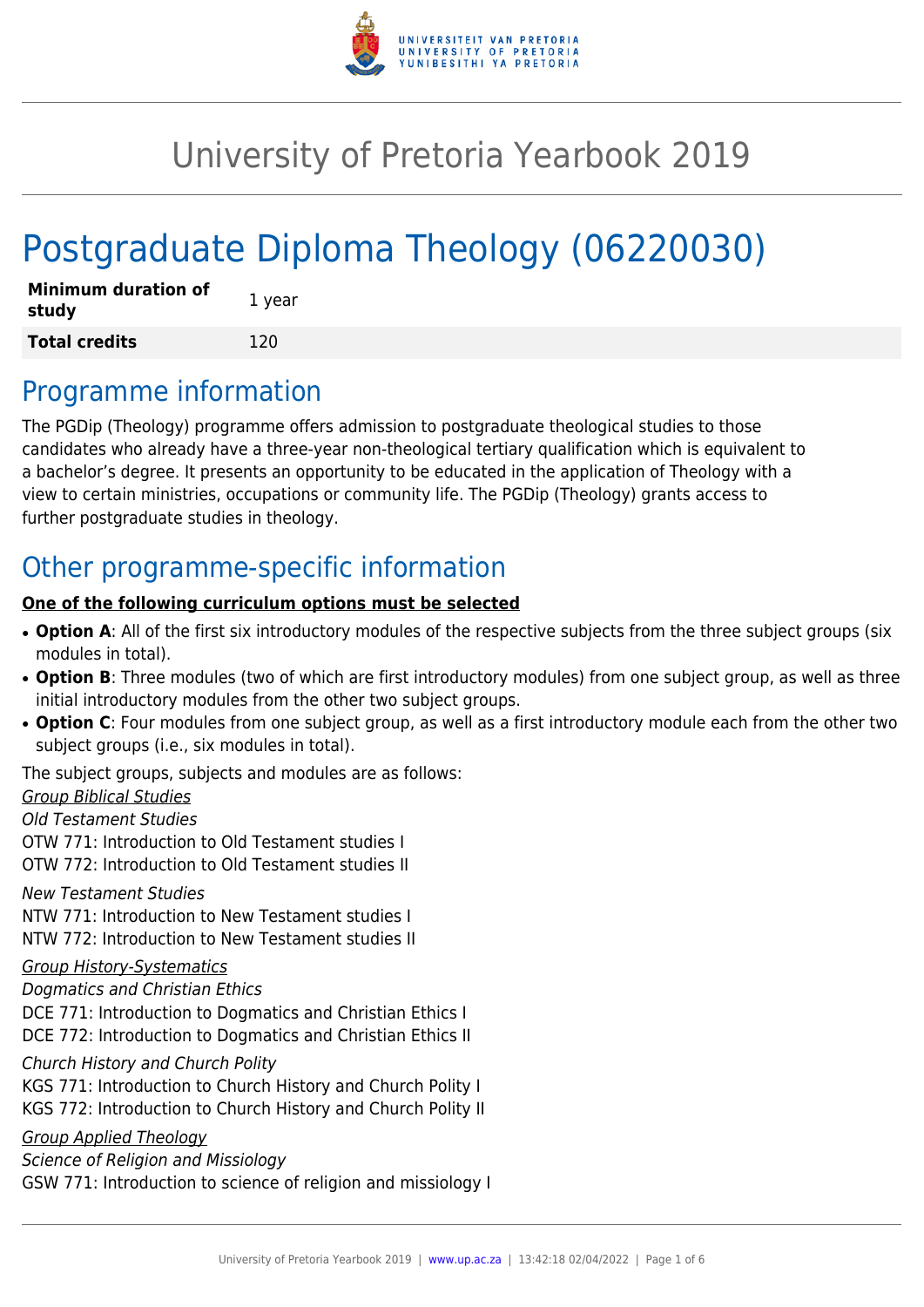

GSW 772: Introduction to science of religion and missiology II Practical Theology PRT 771: Introduction to Practical Theology I PRT 772: Introduction to Practical Theology II (Each module: 15 credits) TEO 767 Research report (30 credits)

# Examinations and pass requirements

Each module is concluded with an examination.

# Research information

For the PGDip (Theology) to be conferred with distinction, a student has to obtain at least a GPA of 75% in all six selected modules, as well as in the mini-dissertation.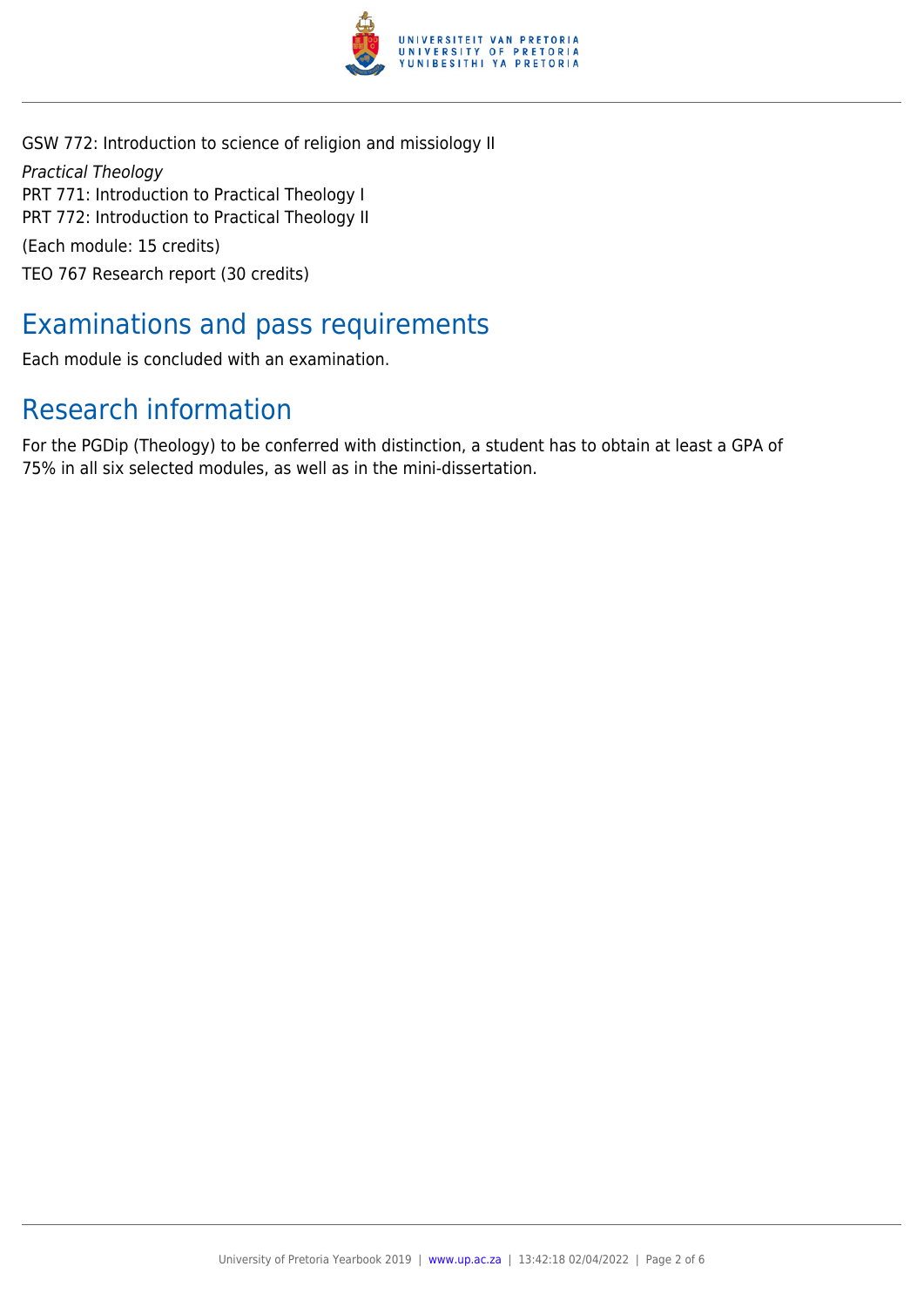

# Curriculum: Final year

**Minimum credits: 120**

# **Core modules**

# **Research essay: Theology 767 (TEO 767)**

| <b>Module credits</b>         | 30.00                          |
|-------------------------------|--------------------------------|
| Language of tuition           | Module is presented in English |
| <b>Department</b>             | <b>Religious Studies</b>       |
| <b>Period of presentation</b> | Year                           |
| <b>Module content</b>         |                                |

Independent study and essay on a theological topic.

# **Elective modules**

# **Introduction to Dogmatics and Christian ethics I 771 (DCE 771)**

| <b>Module credits</b>         | 15.00                              |
|-------------------------------|------------------------------------|
| <b>Prerequisites</b>          | No prerequisites.                  |
| Language of tuition           | Module is presented in English     |
| <b>Department</b>             | Systematic and Historical Theology |
| <b>Period of presentation</b> | Year                               |
| <b>Module content</b>         |                                    |

Dogmatics and Christian ethics (1). Introduction to and overview of the discipline.

### **Introduction to Dogmatics and Christian ethics II 772 (DCE 772)**

| <b>Module credits</b>         | 15.00                              |
|-------------------------------|------------------------------------|
| <b>Prerequisites</b>          | No prerequisites.                  |
| Language of tuition           | Module is presented in English     |
| <b>Department</b>             | Systematic and Historical Theology |
| <b>Period of presentation</b> | Year                               |
| <b>Module content</b>         |                                    |

Introduction to and overview of the disciplines (continued).

### **Introduction to science of religion and missiology I 771 (GSW 771)**

| <b>Module credits</b> | 15.00                          |
|-----------------------|--------------------------------|
| <b>Contact time</b>   | 2 discussion classes per week  |
| Language of tuition   | Module is presented in English |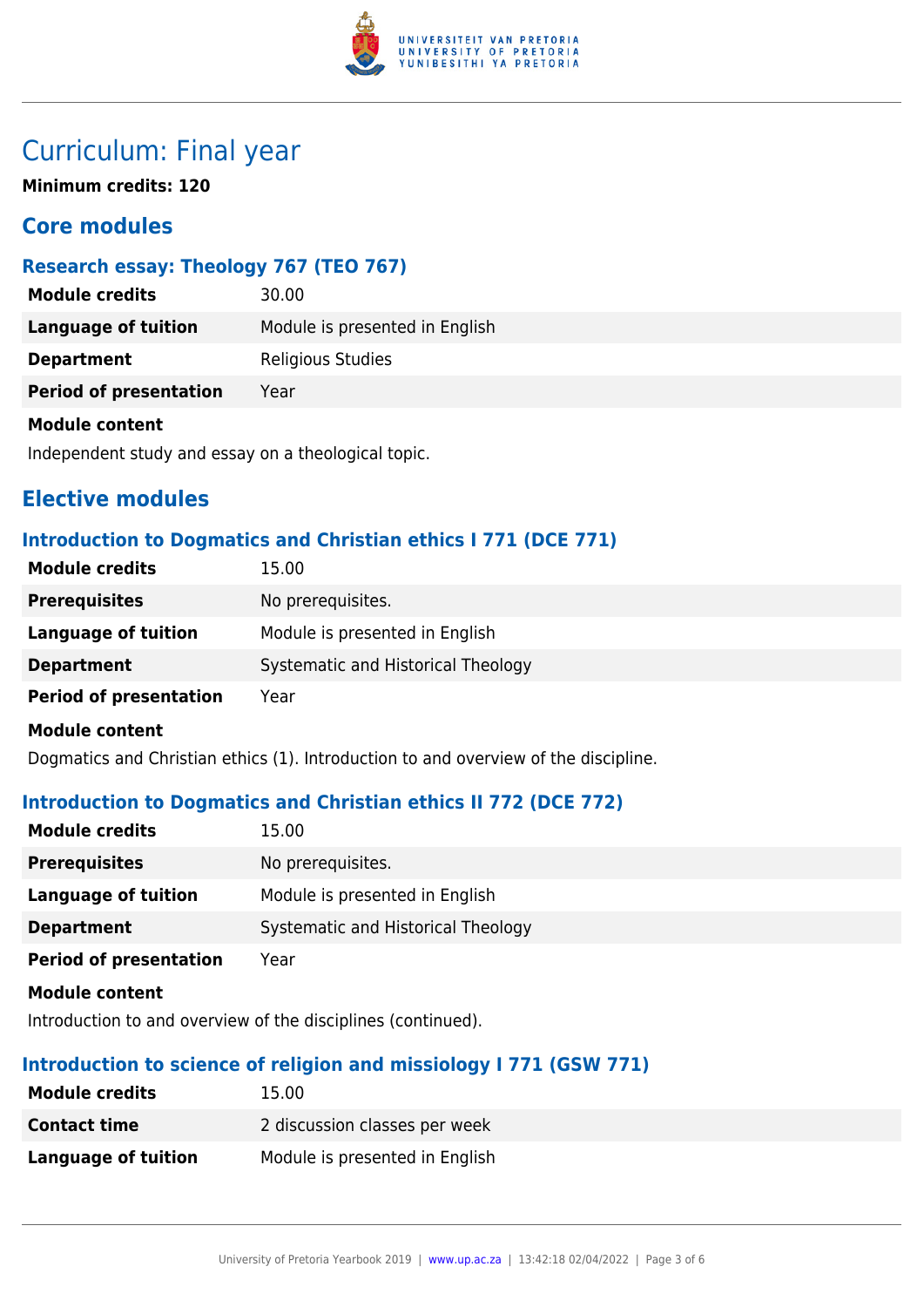

#### **Department** Religion Studies

# **Period of presentation** Year

#### **Module content**

Introduction to science of religion and missiology (I). Introduction to and overview of the subjects.

### **Introduction to science of religion and missiology II 772 (GSW 772)**

| <b>Module credits</b>         | 15.00                          |
|-------------------------------|--------------------------------|
| <b>Contact time</b>           | 2 discussion classes per week  |
| Language of tuition           | Module is presented in English |
| <b>Department</b>             | <b>Religion Studies</b>        |
| <b>Period of presentation</b> | Year                           |
| <b>Module content</b>         |                                |

Science of religion and missiology (2). Introduction to and overview of the subjects (continued

## **Introduction to church history and church polity I 771 (KGS 771)**

| <b>Module credits</b>         | 15.00                              |
|-------------------------------|------------------------------------|
| <b>Prerequisites</b>          | No prerequisites.                  |
| Language of tuition           | Module is presented in English     |
| <b>Department</b>             | Systematic and Historical Theology |
| <b>Period of presentation</b> | Year                               |
| <b>Module content</b>         |                                    |

Introduction to and overview of the disciplines.

#### **Introduction to church history and church polity II 772 (KGS 772)**

| <b>Module credits</b>         | 15.00                              |
|-------------------------------|------------------------------------|
| <b>Language of tuition</b>    | Module is presented in English     |
| <b>Department</b>             | Systematic and Historical Theology |
| <b>Period of presentation</b> | Year                               |
|                               |                                    |

**Module content**

Introduction to and overview of the disciplines (continued).

# **Introduction to New Testament studies I 771 (NTW 771)**

| <b>Module credits</b> | 15.00                                |
|-----------------------|--------------------------------------|
| <b>Prerequisites</b>  | No prerequisites.                    |
| Language of tuition   | Module is presented in English       |
| <b>Department</b>     | New Testament and Related Literature |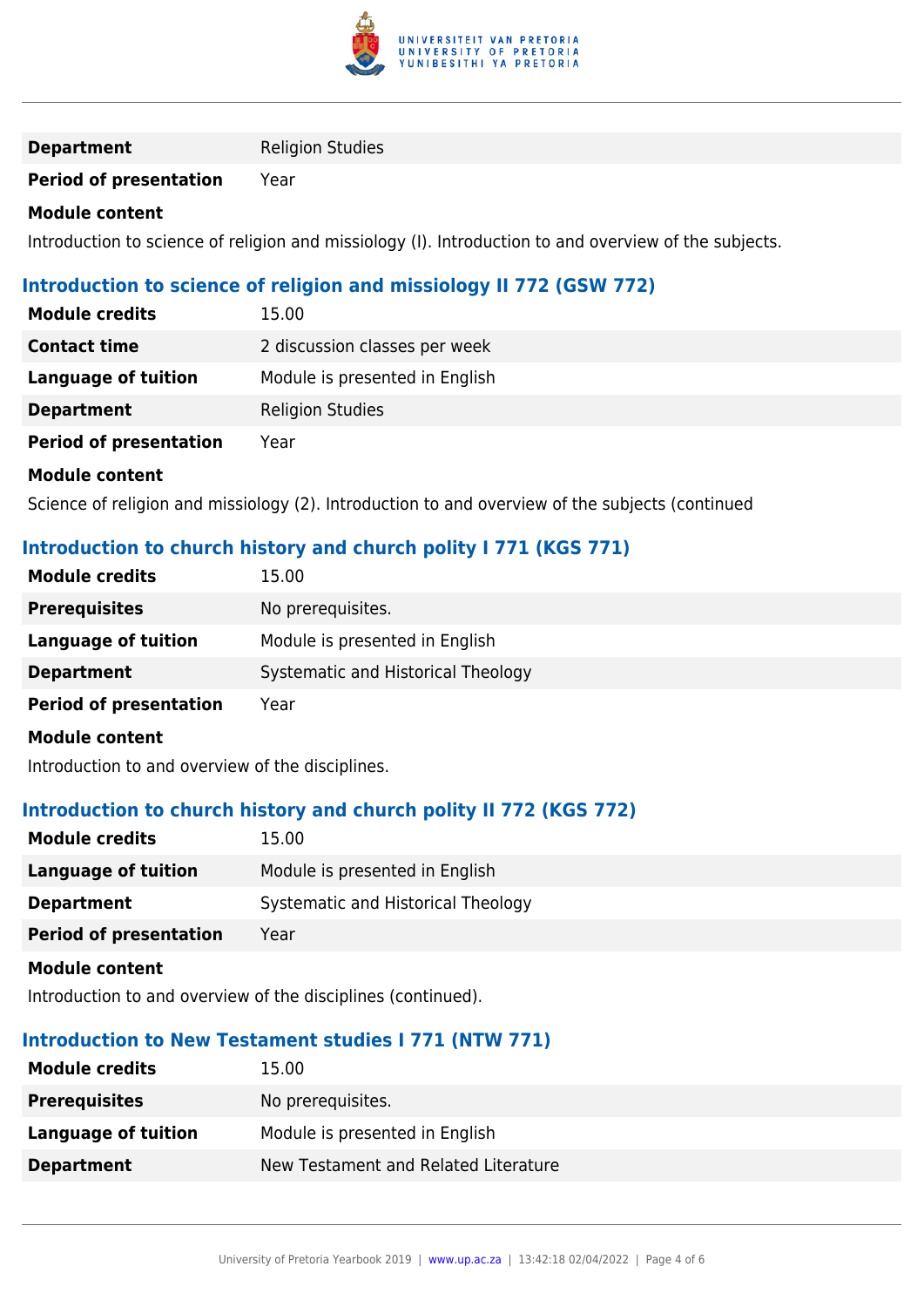

**Period of presentation** Year

#### **Module content**

Introduction to and overview of the discipline.

#### **Introduction to New Testament studies II 772 (NTW 772)**

| <b>Module credits</b>         | 15.00                                |
|-------------------------------|--------------------------------------|
| <b>Prerequisites</b>          | NTW 771                              |
| Language of tuition           | Module is presented in English       |
| <b>Department</b>             | New Testament and Related Literature |
| <b>Period of presentation</b> | Year                                 |
| Module content                |                                      |

Introduction to and overview of the discipline (continued).

#### **Introduction Old Testament studies I 771 (OTW 771)**

| 15.00                               |
|-------------------------------------|
| No prerequisites.                   |
| Module is presented in English      |
| Old Testament and Hebrew Scriptures |
| Year                                |
|                                     |

#### **Module content**

Introduction to and overview of the discipline.

#### **Introduction Old Testament studies II 772 (OTW 772)**

| <b>Module credits</b>         | 15.00                               |
|-------------------------------|-------------------------------------|
| <b>Prerequisites</b>          | OTW 771                             |
| Language of tuition           | Module is presented in English      |
| <b>Department</b>             | Old Testament and Hebrew Scriptures |
| <b>Period of presentation</b> | Year                                |

**Module content**

Introduction to and overview of the discipline (continued).

#### **Introduction to practical theology I 771 (PRT 771)**

| <b>Module credits</b> | 15.00                          |
|-----------------------|--------------------------------|
| <b>Prerequisites</b>  | No prerequisites.              |
| Language of tuition   | Module is presented in English |
| <b>Department</b>     | <b>Practical Theology</b>      |